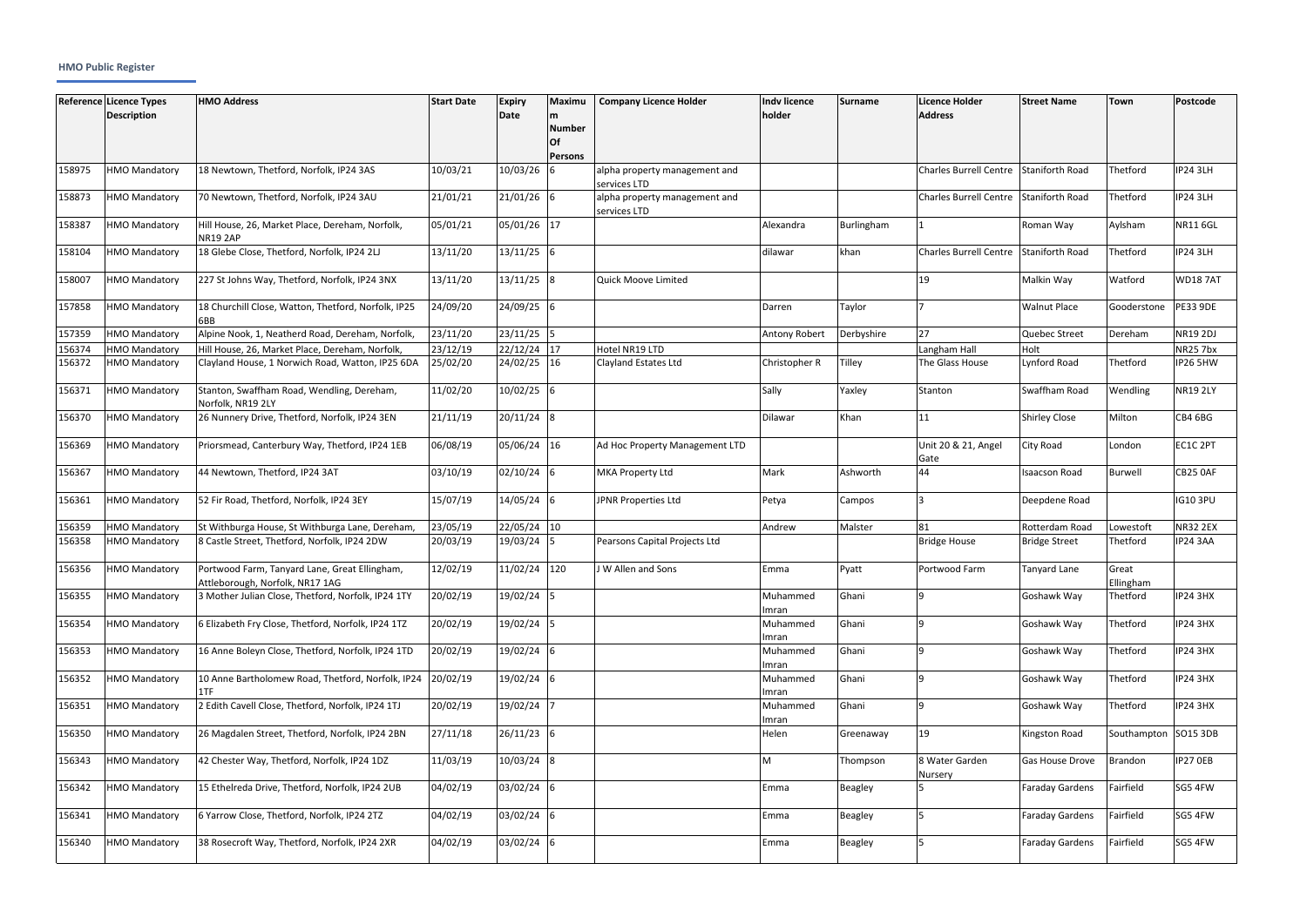| Reference Licence Types |                      | <b>HMO Address</b>                                                                                    | <b>Start Date</b> | <b>Expiry</b> | Maximu                                     | <b>Company Licence Holder</b> | <b>Indv licence</b> | Surname                     | <b>Licence Holder</b>              | <b>Street Name</b>                 | <b>Town</b>                        | Postcode        |
|-------------------------|----------------------|-------------------------------------------------------------------------------------------------------|-------------------|---------------|--------------------------------------------|-------------------------------|---------------------|-----------------------------|------------------------------------|------------------------------------|------------------------------------|-----------------|
|                         | <b>Description</b>   |                                                                                                       |                   | Date          | m<br><b>Number</b><br>Of<br><b>Persons</b> |                               | holder              |                             | <b>Address</b>                     |                                    |                                    |                 |
| 156339                  | <b>HMO Mandatory</b> | 11 Ash Close, Thetford, Norfolk, IP24 3HG                                                             | 31/12/18          | 30/12/23      |                                            | JPNR Properties Ltd           | Petya               | Campos                      |                                    | Deepdene Road                      |                                    | <b>IG10 3PU</b> |
| 156336                  | <b>HMO Mandatory</b> | Staff Accommodation, Oak Manor Nursing Home,<br>Dereham Road, Scarning, Dereham, Norfolk, NR19<br>2PG | 17/12/18          | $16/12/23$ 5  |                                            | c/o Bradbury House            | Paul                | Jeffery                     | 830 The Crescent                   | Colchester<br><b>Business Park</b> | Colchester<br><b>Business Park</b> | <b>CO4 9YQ</b>  |
| 156335                  | <b>HMO Mandatory</b> | 46 Canterbury Way, Thetford, Norfolk, IP24 1EA                                                        | 01/10/18          | 30/09/23 5    |                                            |                               | Martin              | Lloyd                       | 1B                                 | Ness Road                          | <b>Burwell</b>                     | CB25 0AA        |
| 156328                  | <b>HMO Mandatory</b> | 1 Steepe Cottages Shipdham Road, Norfolk,<br>Carbrooke, IP25 6SP                                      | 15/11/17          | $14/11/22$ 4  |                                            |                               | Kenneth             | Hillier                     | c/o 1 Steepe Cottage               | Shipdham Road                      | Thetford                           | <b>IP25 6ST</b> |
| 156324                  | HMO Mandatory        | 27 Newtown, Thetford, Norfolk, IP24 3AT                                                               | 05/04/17          | 04/04/22 6    |                                            | <b>MKA Property Ltd</b>       |                     | <b>MKA Property</b><br>Ltd  | 44                                 | <b>Isaakson Road</b>               | <b>Burwell</b>                     | CB25 OAF        |
| 156323                  | <b>HMO Mandatory</b> | 155 St Martins Way, Thetford, Norfolk, IP24 3QD                                                       | 02/12/16          | $01/12/21$ 9  |                                            | Alpha (UK) Enterprise Ltd     |                     |                             | 11                                 | <b>Shirley Close</b>               | Milton                             | CB4 6BG         |
| 156322                  | <b>HMO Mandatory</b> | 273 St Johns Way, Thetford, Norfolk, IP24 3NZ                                                         | 13/10/16          | 12/10/21      |                                            | Maison Invest Ltd             | Emmanuel            | Carraud                     | 66                                 | <b>Gwydir Street</b>               |                                    | CB1 2LL         |
| 156321                  | HMO Mandatory        | 54 Earls Street, Thetford, Norfolk, IP24 2AD                                                          | 12/01/17          | 11/01/22 6    |                                            |                               | Belal               | Rouf                        | 26                                 | Mill Lane                          | Thetford                           | IP24 3BZ        |
| 156318                  | <b>HMO Mandatory</b> | 11 Fairfields, Thetford, Norfolk, IP24 1JL                                                            | 05/10/16          | $04/10/21$ 5  |                                            |                               |                     | Bilal                       | 77 Old Kingston Lodge              | <b>Ferry Road</b>                  | King\'s Lynn                       | <b>PE34 4BU</b> |
| 156317                  | <b>HMO Mandatory</b> | Spring House, Spring Walk, Thetford, Norfolk, IP24<br>3BU                                             | 14/07/16          | $13/07/21$ 10 |                                            |                               |                     | <b>Stasiak</b>              | <b>Spring House</b>                | Spring Walk                        | Thetford                           | <b>IP24 3BU</b> |
| 156316                  | <b>HMO Mandatory</b> | 9 Fulmerston Close, Thetford, Norfolk, IP24 3LL                                                       | 13/07/16          | $12/07/21$ 8  |                                            | Alpha (UK) Enterprise Ltd     |                     |                             | 11                                 | <b>Shirley Close</b>               | Milton                             | CB4 6BG         |
| 156315                  | <b>HMO Mandatory</b> | 2 Salisbury Way, Thetford, Norfolk, IP24 1EP                                                          | 19/12/16          | $18/12/21$ 5  |                                            |                               | Ryan                | Windsor                     | 66                                 | St Albans Way                      | Thetford                           | <b>IP24 1DD</b> |
| 156313                  | <b>HMO Mandatory</b> | 22 Durham Way, Thetford, Norfolk, IP24 1DT                                                            | 03/06/16          | $02/06/21$ 5  |                                            |                               | Michael             | Nembhard                    | 195                                | St Johns Way                       | Thetford                           | <b>IP24 3NU</b> |
| 156305                  | HMO Mandatory        | 29 Salisbury Way, Thetford, Norfolk, IP24 1ER                                                         | 14/03/16          | $13/03/21$ 5  |                                            |                               | Karen               | Javid-Bhatti                | The Doll House 14                  | <b>School Road</b>                 | Fouldon                            | <b>IP26 5AJ</b> |
| 156304                  | HMO Mandatory        | 13 Victor Charles Close, Weeting, Brandon, Norfolk,<br>IP27 OPF                                       | 03/05/16          | 02/05/21 5    |                                            |                               | Graham              | <b>Starnes</b>              | 80                                 | London Road                        | Brandon                            | IP27 OEL        |
| 156303                  | <b>HMO Mandatory</b> | 2 Sycamore Covert, Thetford, Norfolk, IP24 2UJ                                                        | 11/05/16          | $10/05/21$ 4  |                                            |                               | Lucy                | Hughes                      | 47                                 | Durban Lane                        | Basildon                           | SS15 4JU        |
| 156301                  | <b>HMO Mandatory</b> | 18 Newtown, Thetford, Norfolk, IP24 3AS                                                               | 10/03/16          | 09/03/21 6    |                                            | Maison Invest Ltd             | Emmanuel            | Carraud                     | 66                                 | <b>Gwydir Street</b>               |                                    | CB1 2LL         |
| 156298                  | <b>HMO Mandatory</b> | 93 Glebe Close, Thetford, Norfolk, IP24 2LN                                                           | 03/05/16          | $02/05/21$ 5  |                                            | c/o Hudson Property Services  |                     | S Osborne & R<br>Clipperton | <b>Hudson Property</b><br>Services | <b>Hudson Property</b><br>Services | Thetford                           |                 |
| 156297                  | <b>HMO Mandatory</b> | 91 Glebe Close, Thetford, IP24 2LN                                                                    | 03/05/16          | 02/05/21      |                                            | c/o Hudson Property Services  |                     | S Osborne & R<br>Clipperton | <b>Hudson Property</b><br>Services | <b>Hudson Property</b><br>Services | Thetford                           |                 |
| 156296                  | <b>HMO Mandatory</b> | 91 Glebe Close, Thetford, IP24 2LN                                                                    | 03/05/16          | $02/05/21$ 5  |                                            | c/o Hudson Property Services  |                     | S Osborne & R               | <b>Hudson Property</b>             | <b>Hudson Property</b><br>Services | Thetford                           |                 |
| 156198                  | <b>HMO Mandatory</b> | 12 - 14 Raymond Street, Thetford, Norfolk, IP24 2EA                                                   | 09/06/17          | 08/06/22 20   |                                            | Pearsons Capital Projects Ltd |                     | Clipperton                  | Services<br><b>Bridge House</b>    | <b>Bridge Street</b>               | Thetford                           | IP24 3AA        |
| 156175                  | <b>HMO Mandatory</b> | 29 Woodruff Road, Thetford, Norfolk, IP24 2TX                                                         | 23/05/18          | 22/05/23 7    |                                            |                               | Dilawar             | Khan                        | 11                                 | <b>Shirley Close</b>               | Milton                             | CB4 6BG         |
| 156174                  | <b>HMO Mandatory</b> | 2 Gloucester Way, Thetford, Norfolk, IP24 1DL                                                         | 09/07/18          | 08/07/23 5    |                                            |                               | Ryan                | Windsor                     | 66                                 | St Albans Way                      | Thetford                           | <b>IP24 1DD</b> |
| 156173                  | <b>HMO Mandatory</b> | 1 Chester Way, Thetford, Norfolk, IP24 1DZ                                                            | 20/02/18          | $19/02/23$ 6  |                                            | JPNR Properties Ltd           | Petya               | Campos                      |                                    | Deepdene Road                      |                                    | <b>IG10 3PU</b> |
| 156171                  | <b>HMO Mandatory</b> | 2 Durham Way, Thetford, Norfolk, IP24 1DT                                                             | 14/07/16          | $13/07/21$ 10 |                                            |                               |                     | Riches                      | Redneck Forest Lodge               | 40a Mackenzie<br>Road              | Thetford                           | IP24 3NH        |
| 156169                  | <b>HMO Mandatory</b> | 46 Chester Way, Thetford, Norfolk, IP24 1DZ                                                           | 21/04/16          | $20/04/21$ 10 |                                            |                               | Bonney              | Taskin                      | 14                                 | Damselfly Road                     | Ipswich                            | IP3 9TS         |
| 156168                  | <b>HMO Mandatory</b> | 51 Coventry Way, Thetford, Norfolk, IP24 1DX                                                          | 20/09/17          | 19/09/22 5    |                                            | JPNR Properties Ltd           | Petya               | Campos                      |                                    | Deepdene Road                      |                                    | <b>IG10 3PU</b> |
|                         |                      |                                                                                                       |                   |               |                                            |                               |                     |                             |                                    |                                    |                                    |                 |